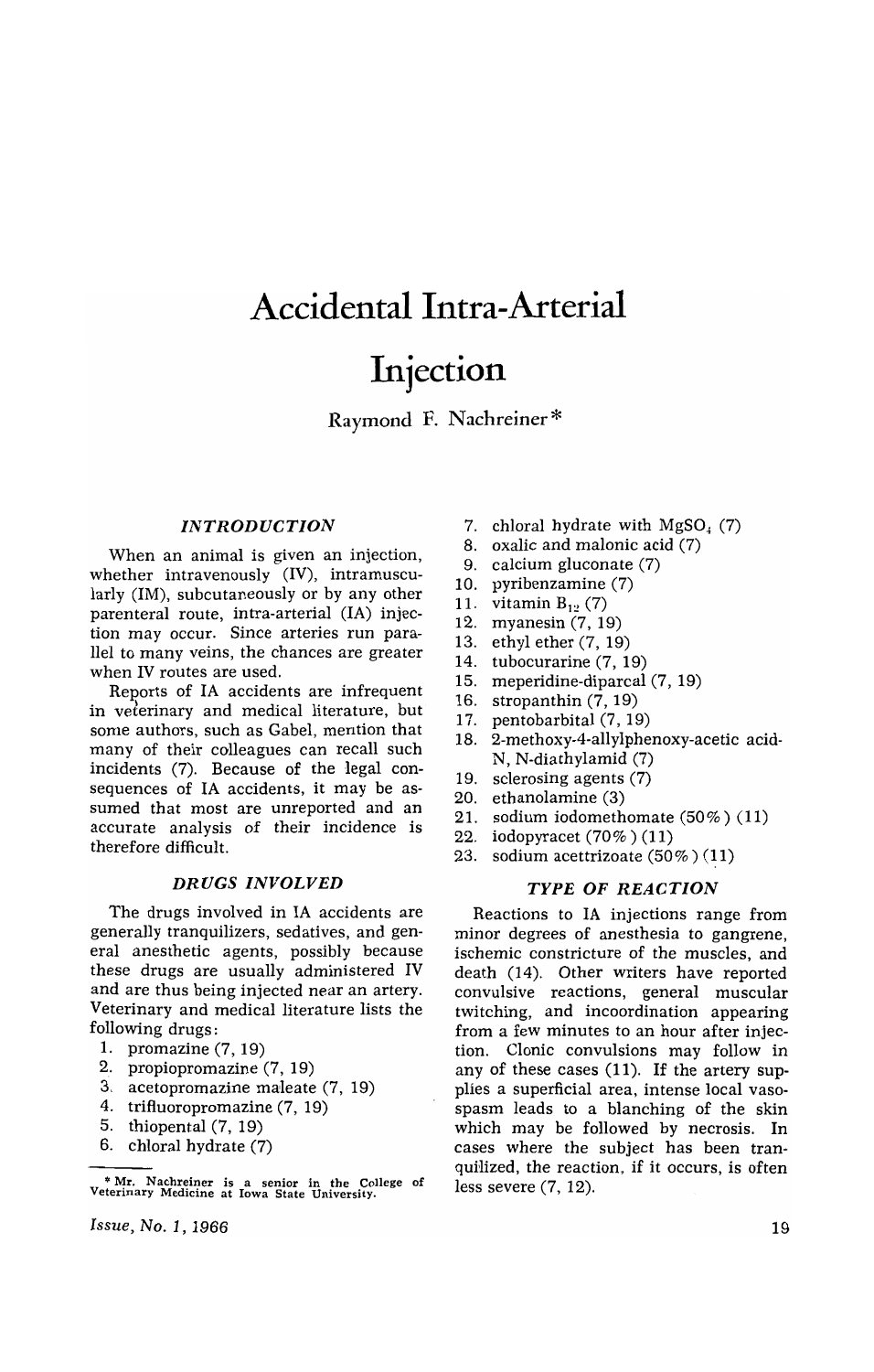# *FACTORS INVOLVED*

The concentration, volume, rate of injection, and degree of sedation determine the degree of response obtained (4, 6, 14). The concentration is the most critical of these factors. For example, the degree of necrosis in thiopental injection into the ventral artery of a rabbit's ear is proportional to the concentration of the solution (14). Undiluted solutions of radio-opaque compounds have been shown to cause damage to the blood-brain barrier, which increases the toxicity of the compound. Related to the concentration are the volume and the rate of injection. Small volumes and slow injection allow the blood to dilute the chemical before it reaches a toxic level (11).

### *MECHANISMS IN RESPONSE*

The importance of the degree of sedation in determining the response indicates that pain may be a factor. Physiologists making intra-carotid artery injections in anesthetized rats do not mention any response (12). Horses treated with IV promazine do not react to IA promazine injected 1-2 hours later (7). The burning pain along the artery following IA injection of thiopental, acetylcholine, etc. may be due to the caustic action of these materials on the sensory nerve endings which supply the arterial walls (5, 10). The type of tranquilizer and the period of time since its administration affect the response (7).

A second possible cause of the response to IA injection is vasospasm as a result of local irritation by the drug. Vasospasm, in turn, is due to the vasoconstricting action of norepinephrine which is released from the vessel walls by the action of the drug (3). The initial spasm retards the circulation in the area, leading to prolonged exposure to a drug which normally would be diluted by the blood (9, 17). Concommitant with this reduced blood flow are cyanosis, temperature depression, and necrosis of the area supplied by the affected vessel. In support of this theory, Gabel noted that IA chlorpromazine (6.3  $mg/100$  lbs) does not cause a reaction  $(7)$ . This drug is reported to be a vasodilator (12). Reserpin, administered subcutaneously around the artery before injection, delays the response to an IA injection, possibly by effecting the disappearance of norepinephrine from the vessels (2). The protection afforded by prior promazine (see above) may be due to this same action (7).

Stone and Donnelly (19), in their extensive review of IA accidents with thiopental, state that vasodilation follows the initial constriction. This resuults in destruction of endothelial and subendothelial tissues, and, in severe reactions, the inner muscle layers (14). Such damage will naturally be increased if a temporary vasoconstriction leads to prolonged exposure to the drug (9). Certain contrast media have been shown to disrupt cerebral circulation with stasis, hemorrhage, and multiple thrombi (19). This intimal injury may be a major factor in the pathology of IA injection responses (11). All clinical signs can be shown to result from vascular lesions and their sequelae (7).

# *PATHOLOGY*

The initial response to IA injection is edema, followed by congestion of the vessels and swelling of the endothelial linings. Damage to the intima, stasis of the blood, and thrombus formation have also been demonstrated (19). When the carotid artery of the horse is involved, dilation of the perivascular lymph spaces of the brain and formation of a status spongiosus is seen. Ganglion cells degenerate and small hemorrhages my occur in areas of severe vascular change (7, 19). Sheep exhibit the mildest chemical response—a slight cortical edema (7). The speed with which total vascular occlusion occurs is indicated by the lack of inflammatory elements in the area and lack of edema in the degenerated muscle (19).

# *THERAPY*

Therapy is primarily directed at prevention of thrombus with anticoagulants such as heparin (7) and at increasing the blood flow with vasodilators (14). Sympathetic block or denervation causes a decrease in norepinephrine release and thus an increase in vasodilation (2, 14, 19). This has been shown to decrease the area of necro-